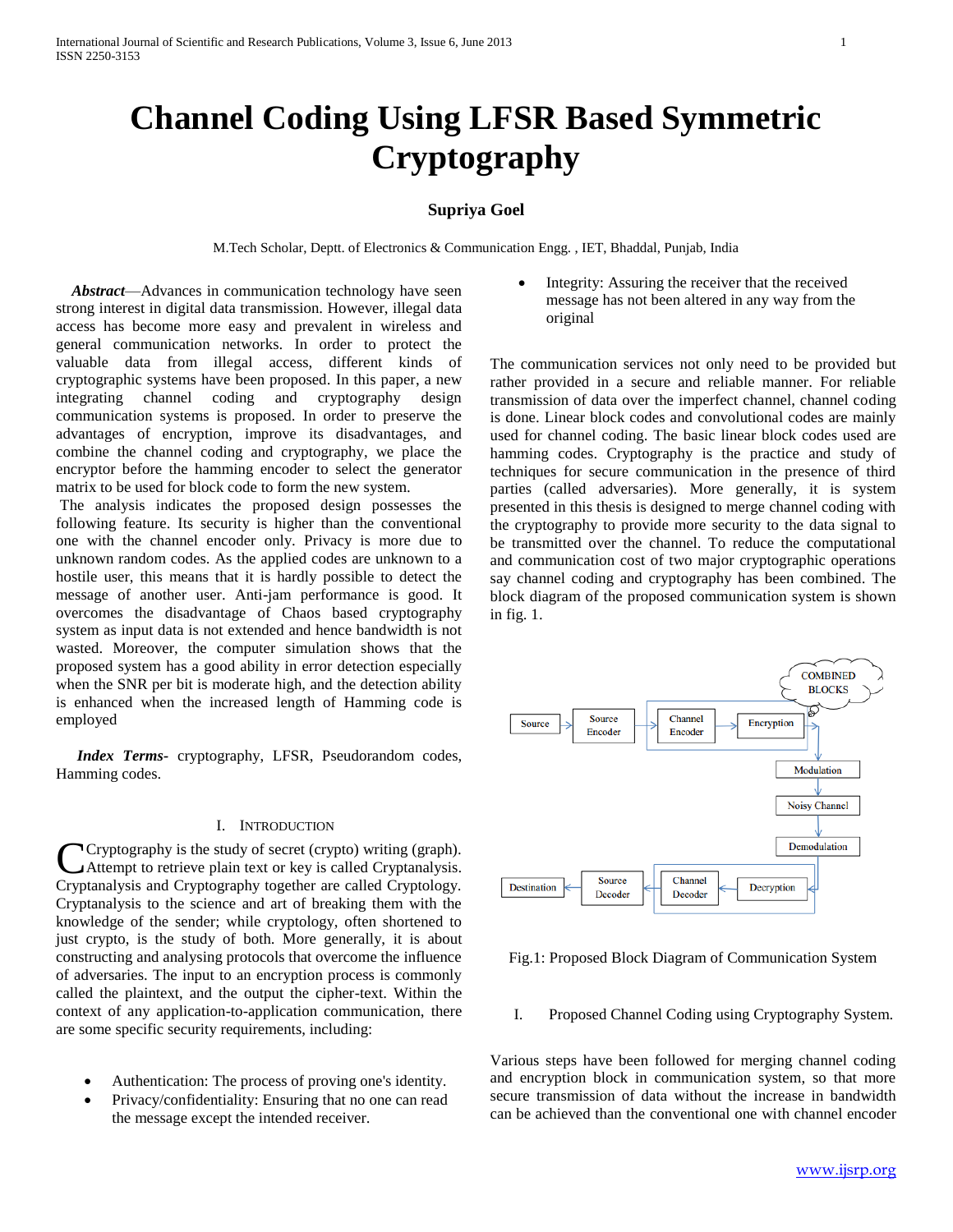only, and are explained step by step. Fig.1 shows the block diagram of proposed Channel Coding using Cryptography.

## **A. Using Symmetric Secret Key**

Each encryption system requires a key (or cryptovariable) to function and all of the secrecy in the encryption process is maintained in the key. The keys may be identical or there may be a simple transformation to go between the two keys. The key represents a shared secret between two parties to communicate that can be used to maintain a private information link.

#### **B. Generating Pseudo Random Sequence Using LFSR**

A linear feedback shift register (LFSR) is a shift register whose input bit is a linear function of its previous state. The most commonly used linear function of single bit is XOR. Thus, an LFSR is most often a shift register whose input bit is driven by the exclusive-or (XOR) of some bits of the overall shift register value.

For a 4-bit key, tapping is defined by the polynomial, Polynomial: x4+x3+1

The initial value of the LFSR is called the seed, and because the operation of the register is deterministic, the stream of values produced by the register is completely determined by its current (or previous) state. Likewise, because the register has a finite number of possible states, it must eventually enter a repeating cycle. A 4 bit key is given as input to the filter then this will generate a long p-n sequence.

## **C. Encoding and Encrypting**

Error control coding is a method to detect and possibly correct errors by introducing redundancy to the stream of bits to be sent to the channel. The Channel Encoder will add bits to the message bits to be transmitted systematically.

## **D. Decoding and Decrypting**

Decoding Hamming codes is almost as simple as encoding. The parity check matrix is used to decode linear block codes with generator matrix G. The parity check matrix H corresponding to a generator matrix  $G = [Ik]P]$  is defined as:

#### $H=[PT| In-k]$

It is easily verified that GHT= 0k, n−k, where 0k,n−k, denotes an all zero k ×(n−k) matrix. A given code word C in the code is obtained by multiplication of the information bit sequence i by the generator matrix,  $G: C = i*G$ .

## II. RESULTS

The proposed system is tested for BER at different SNR values using Matlab software version 7.0.

BER comparison is shown for the transmitted signal over the noisy channel with and without channel coding.

Since a secret key is used to generate the p-n sequence which is further used to select the G-matrix, it is impossible for intruder to decrypt the data and crack the channel code.

**CASE1:** When the data is transmitted over a channel without any channel coding. Fig.2 shows the results that BER is very high even for the moderate SNR.



Fig. 2 SNR vs. BER Graph for Case 1

**CASE 2:** When data is transmitted over the channel without channel coding and with channel coding using cryptography. At the receiver side, the received word is decoded using the same key used at transmitter end and fig. 4.2 shows the comparison for SNR and BER for data with and without channel coding.



Fig. 3 SNR vs. BER Graph for Case 2

Fig. 2 SNR vs. BER Graph for Case 1

**CASE 3:** When data is transmitted using "L" bit key and it is intercepted unauthenticated receiver who tries to crack the channel coding using random key. Fig.3 shows SNR vs BER graph for the various signals